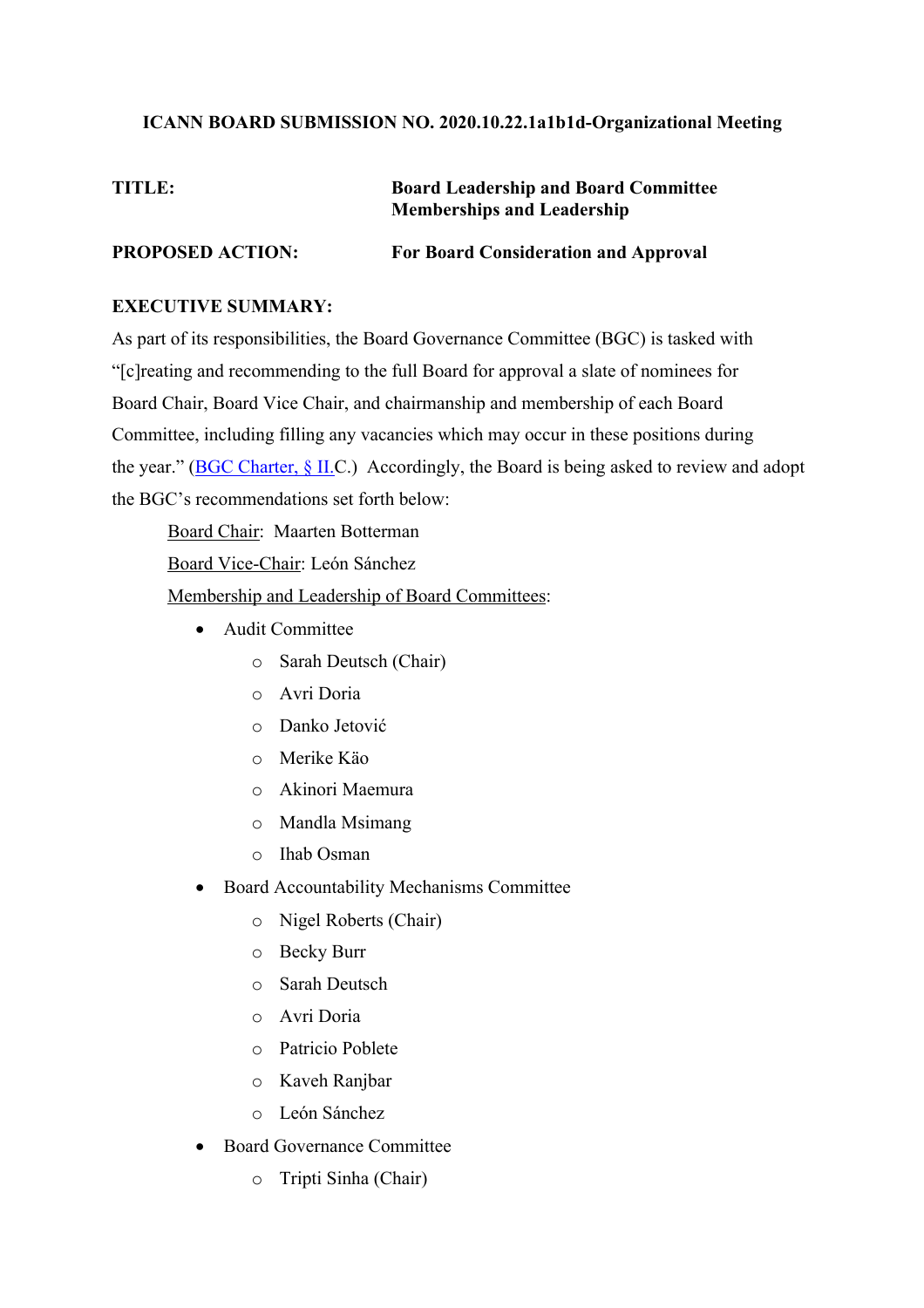- o Becky Burr
- o Ron da Silva
- o Sarah Deutsch
- o Ihab Osman
- o León Sánchez
- o Matthew Shears
- Compensation Committee
	- o Maarten Botterman (Chair)
	- o Ron da Silva
	- o Sarah Deutsch
	- o León Sánchez
	- o Tripti Sinha
- Finance Committee
	- o Danko Jevtović (Chair)
	- o Harald Alvestrand
	- o Becky Burr
	- o Ron da Silva
	- o Mandla Msimang
	- o Ihab Osman
	- o Tripti Sinha
- Organizational Effectiveness Committee
	- o Avri Doria (Chair)
	- o Becky Burr
	- o Lito Ibarra
	- o Danko Jevtović
	- o Patricio Poblete
	- o Matthew Shears
- Risk Committee
	- o Lito Ibarra (Chair)
	- o Harald Alvestrand
	- o Merike Käo
	- o Akinori Maemura
	- o Kaveh Ranjbar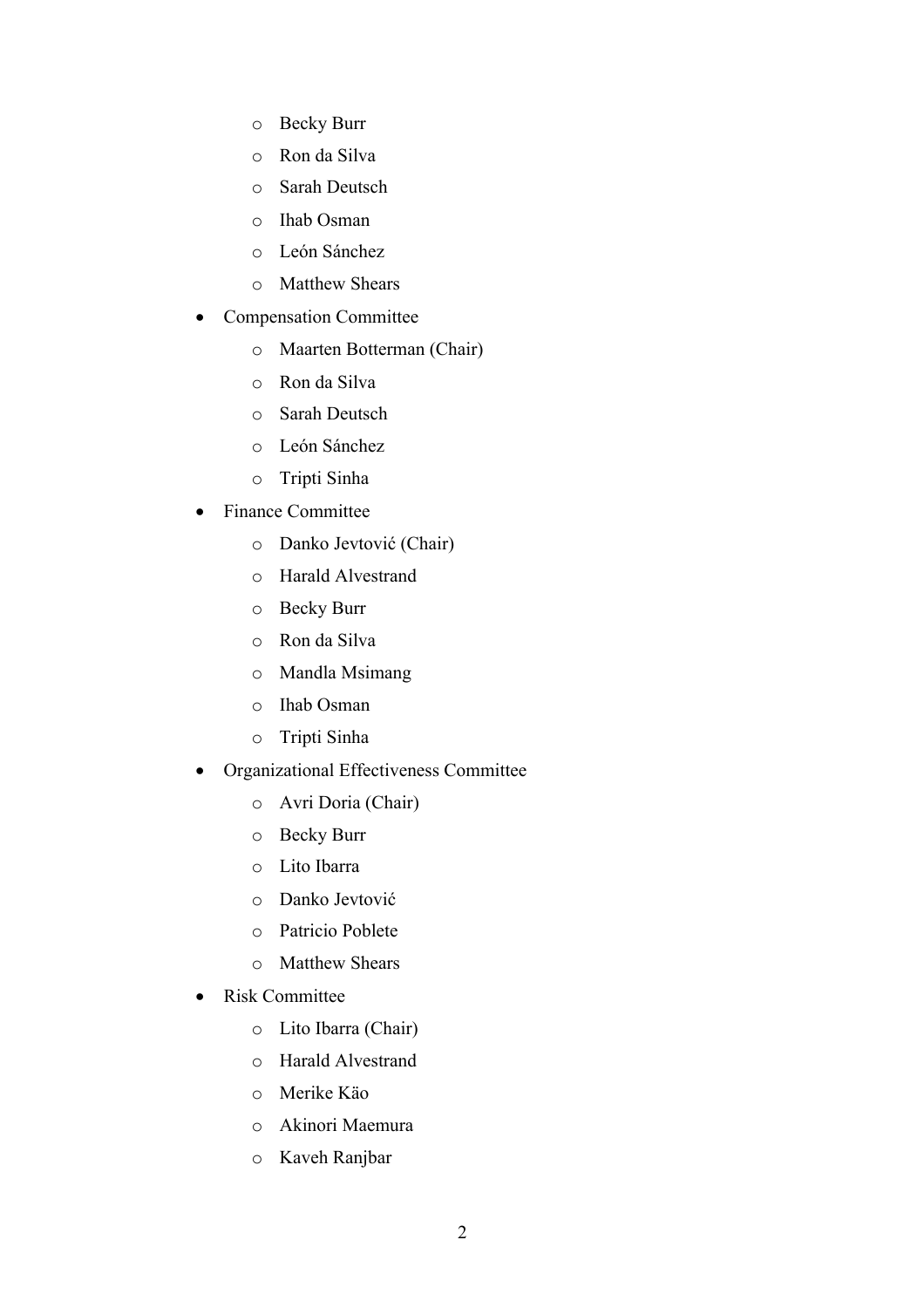- o Nigel Roberts
- o Matthew Shears
- **Strategic Planning Committee** 
	- o Matthew Shears (Chair)
	- o Becky Burr
	- o Ron da Silva
	- o Lito Ibarra
	- o Ihab Osman
	- o Nigel Roberts
	- o León Sánchez
	- o Tripti Sinha
- Technical Committee
	- o Akinori Maemura Chair
	- o Harald Alvestrand
	- o Avri Doria
	- o Lito Ibarra
	- o Merike Käo
	- o Mandla Msimang
	- o Patricio Poblete
	- o Kaveh Ranjbar
	- o Nigel Roberts
	- o Tripti Sinha

## **PROPOSED RESOLUTIONS:**

a. Election of ICANN Board Chair

Resolved (2020.10.22.xx), Maarten Botterman is elected as Chair of the Board.

b. Election of ICANN Board Vice-Chair

Resolved (2020.10.22.xx), León Sánchez is elected as Vice-Chair of the Board.

c. Appointment of Membership and Leadership of Board Committees

**Audit Committee** Sarah Deutsch (Chair) Avri Doria Danko Jetović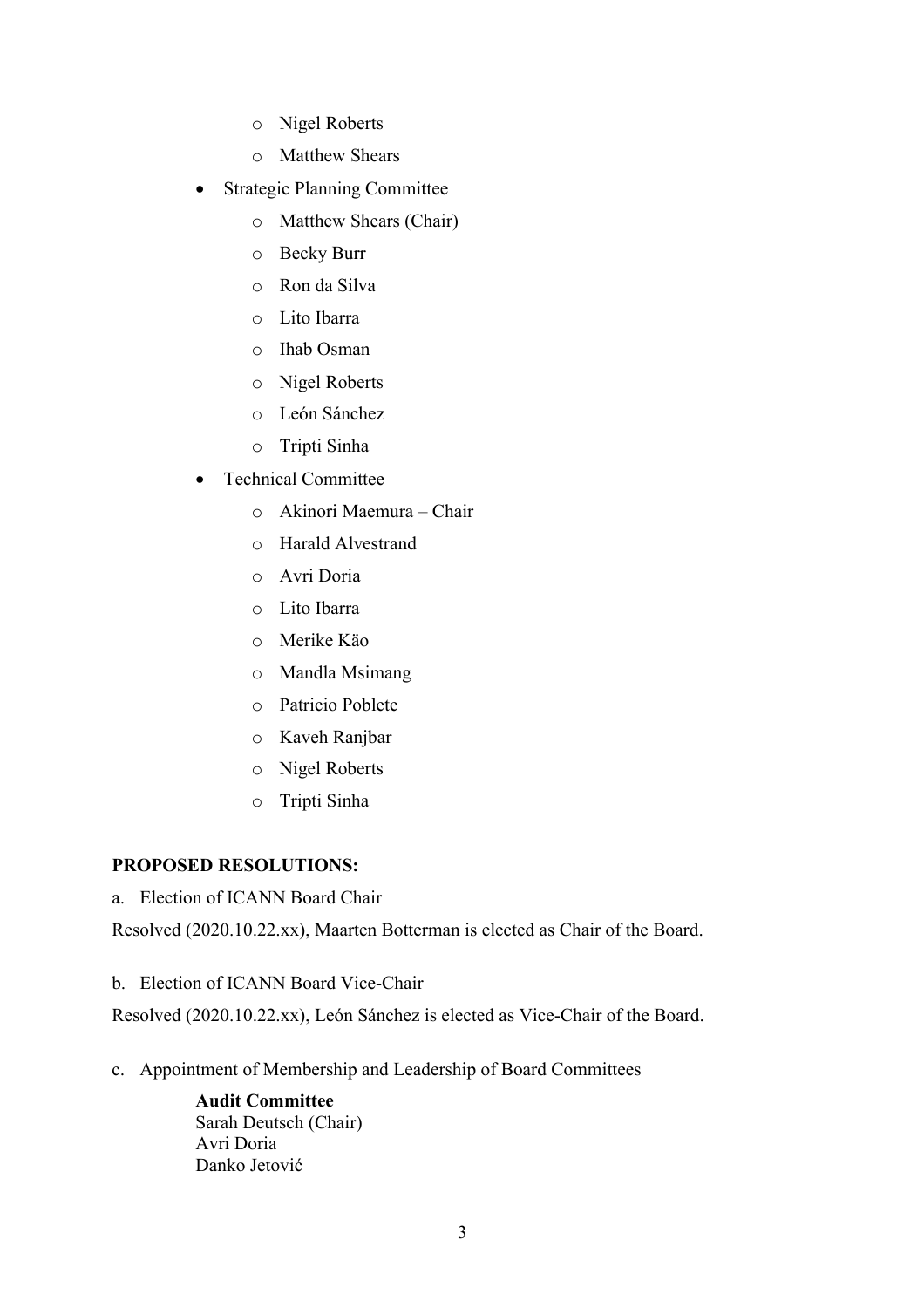Merike Käo Akinori Maemura Mandla Msimang Ihab Osman

## **Board Accountability Mechanisms Committee**

Nigel Roberts (Chair) Becky Burr Sarah Deutsch Avri Doria Patricio Poblete Kaveh Ranjbar León Sánchez

#### **Board Governance Committee**

Tripti Sinha (Chair) Becky Burr Ron da Silva Sarah Deutsch Ihab Osman León Sánchez Matthew Shears

#### **Compensation Committee**

Maarten Botterman (Chair) Ron da Silva Sarah Deutsch León Sánchez Tripti Sinha

#### **Finance Committee**

Danko Jevtović (Chair) Harald Alvestrand Becky Burr Ron da Silva Mandla Msimang Ihab Osman Tripti Sinha

#### **Organizational Effectiveness Committee**

Avri Doria (Chair) Becky Burr Lito Ibarra Danko Jevtović Patricio Poblete Matthew Shears

#### **Risk Committee**

Lito Ibarra (Chair) Harald Alvestrand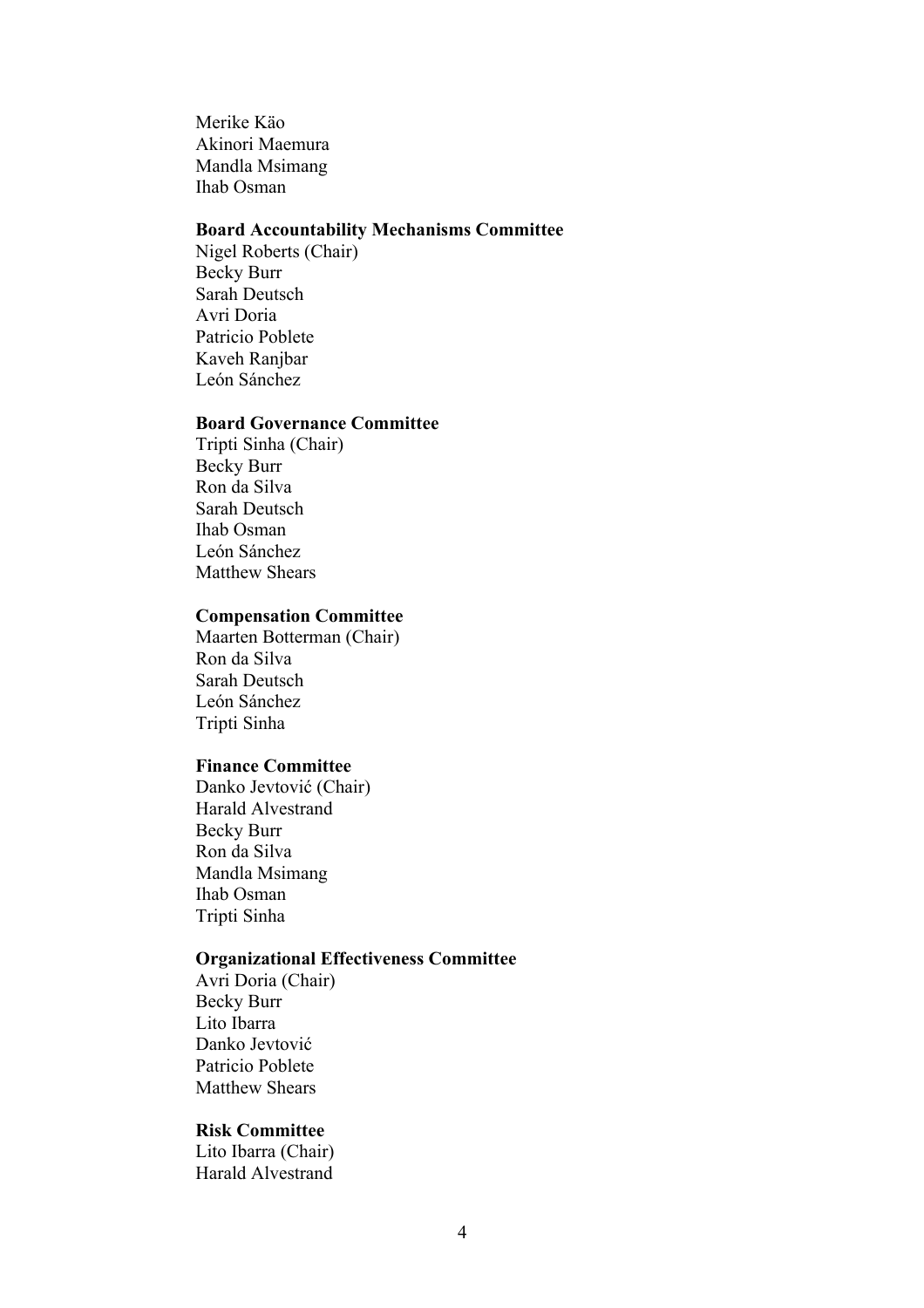Merike Käo Akinori Maemura Kaveh Ranjbar Nigel Roberts Matthew Shears

## **Strategic Planning Committee**

Matthew Shears (Chair) Becky Burr Ron da Silva Lito Ibarra Ihab Osman Nigel Roberts León Sánchez Tripti Sinha

#### **Technical Committee**

Akinori Maemura (Chair) Harald Alvestrand Avri Doria Lito Ibarra Merike Käo Mandla Msimang Patricio Poblete Kaveh Ranjbar Nigel Roberts Tripti Sinha

## **PROPOSED RATIONALE:**

Article 7, Section 7.2 and Article 14 of the ICANN Bylaws call for the Board to appoint the Board Chair, Board Vice Chair, and chairmanship and membership of each Board Committee, including filling any vacancies which may occur in these positions during the year. The appointment of the Board leadership and Board Committee slates is consistent with ICANN's Mission and is in the public interest as it is important to ensure that the Board and its Committees have the properly skilled expertise to carry forth ICANN's Mission, Commitments and Core Values. This decision will have no direct fiscal impact on the organization and no impact on the security, stability or resiliency of the domain name system.

This is an Organizational Administrative Function that does not require Public Comment.

| Submitted By: | Amy A. Stathos        |
|---------------|-----------------------|
| Date:         | 11 January 2021       |
| Email:        | amy.stathos@icann.org |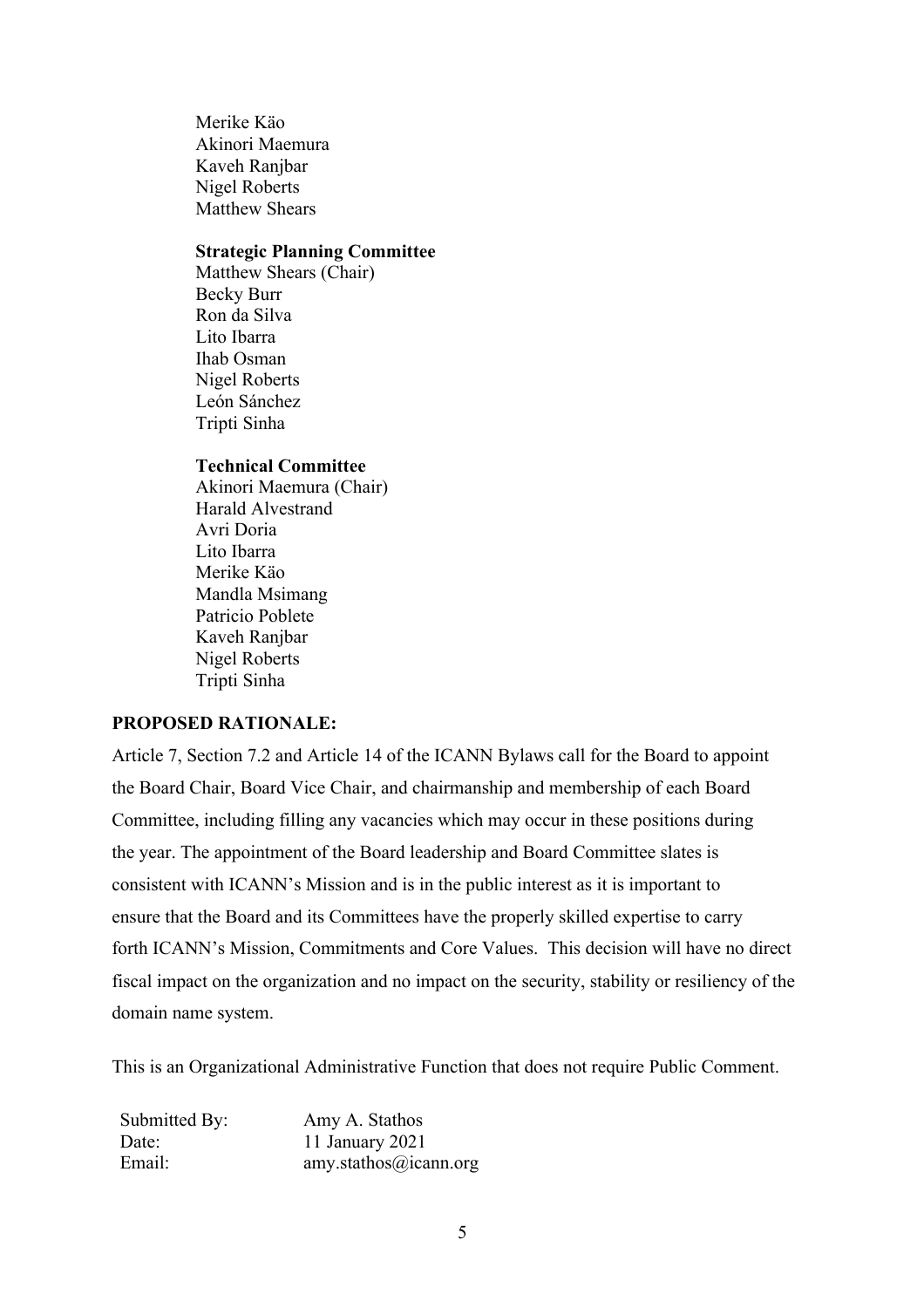#### **ICANN BOARD PAPER NO. 2020.10.22.1c**

# **TITLE: Creation of Board Strategic Planning Committee PROPOSED ACTION: For Board Consideration and Approval**

### **EXECUTIVE SUMMARY:**

In order to assure that there is ongoing and continued focus on the Board's role in developing strategy for ICANN and in overseeing that ICANN delivers on its strategic objectives, the Board is creating the Board Strategic Planning Committee. This action recognizes that the Board's strategic vision is better served through the committed and ongoing focus this new committee is expected to deliver. The proposed charter for the Board Strategic Plannign Committee is attached for reference.

## **PROPOSED BOARD GOVERNANCE COMMITTEE RECOMMENDATION:**

The Board Governance Committee recommends the Board approve the creation of the Board Strategic Planning Committee and adopt the proposed Charter attached as Attachment A to the Reference Materials. If the Board takes the recommended action, the BGC will recommend composition of the Board Strategic Planning Committee for Board consideration at its Organizational Meeting on 22 October 2020.

#### **PROPOSED RESOLUTION**:

Whereas, the ICANN Board consistently looks for opportunities to improve and streamline its work.

Whereas, the Board has identified that its important role in oversight and development of ICANN strategy will be better served through the creation of a Board committee dedicated to this effort.

Whereas, the Board Governance Committee recommends the Board to create a Board Strategic Planning Committee to facilitate this strategic planning and prioritization work for the Board. The Board Governance Committee also recommends the Board adopt the Charter for the Board Strategic Planning Committee.

Resolved (2020.10.22.XX), the Board approves the establishment of the Board Strategic Planning Committeee. The Board adopts the Charter for the Board Strategic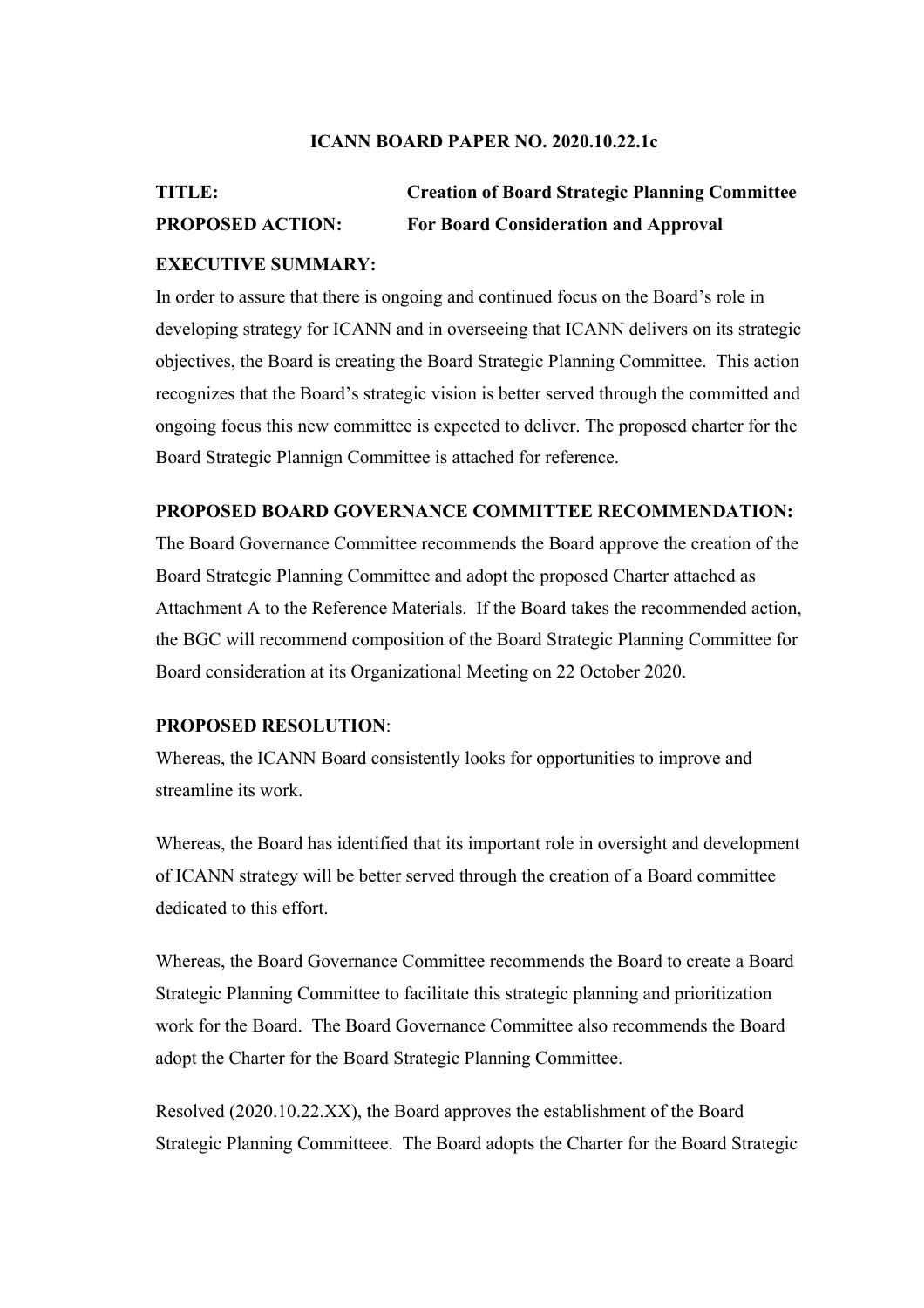Planning Committee as presented by the Board Governance Committee, and directs the creation of this new committee. The Board directs the BGC to include the Board Strategic Planning Committee among the committees to be comprised at the upcoming Organizational Meeting of the Board during ICANN69.

## **PROPOSED RATIONALE:**

The Board takes this action today in order to enhance how the Board fulfills it role in oversight of strategy. The creation of the Board Strategic Planning Committee sets a formal home within the Board for coordination of the Board's strategic efforts, including planning, prioritization and monitoring of trends. In the past, the Board has relied upon the use of a Working Group initiated for a specific strategic planning cycle, but this *ad hoc* effort did not assure that there was consistent and coordinated attention to strategic items amongst the Board. In addition, this effort is well time to coordinate with the ICANN organization's maturing of operations to develop a dedicated planning function.

The new Board Strategic Planning Committee will serve a complementary role to the work of the Board as a whole, and will not overtake any responsibility that is assigned to another Board committee. The BSPC serves as a standing group to coordinate the Board's oversight of strategy on an ongoing basis, and not only as part of a five-year planning cycle. This includes continued coordination with ICANN org to help streamline processes and identify strategic priorities.

Oversight of strategy at the Board level is more than just developing the strategic plan and reviewing and analyzing trends, but also making sure the Board and its committees are addressing and working towards the identified strategic priorities. Recently, the Board Governance Committee introduced an effort to encourage all Board committees to identify how and which of the strategic objectives of ICANN are served through that committee's work. The Board Strategic Planning Committee will interact and coordinate with each of the other committees to confirm that the identified strategic priorities remain on workplans alongside the other "day-to-day" work that consumes committee time.

The Board Strategic Planning Committee will have specific coordination points with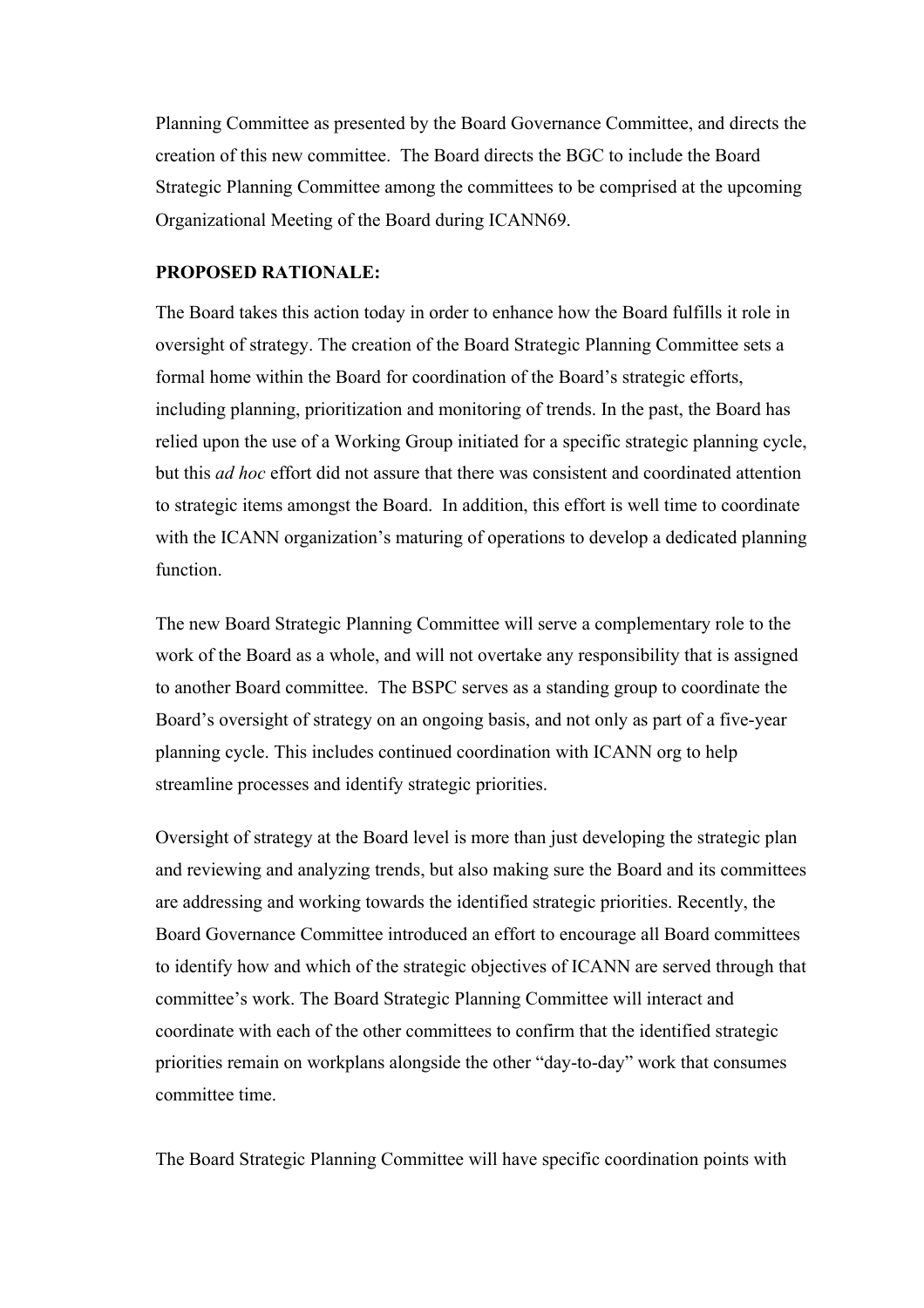the Board Finance Committee (BFC) and Board Risk Committee (BRC), as planning and prioritization cannot occur without consideration of financial impact (within the purview of the BFC), or how the plans and priorities fit in with the Board's assessment and mitigation of strategic risks (within the purview of the BRC). The Charter's specific reference to both of these these committees reflects the interdependent nature of the Board's strategic planning and prioritization work and confirming that the Board Strategic Planning Committee in no way takes over those important aspects of Board work.

Approving the creation of this new committee at this time also allows the Board Governance Committee the opportunity to consider and recommend the Board Strategic Planning Committee's composition alongside the composition of the other committees of the Board, which will be recommended for Board action at the upcoming Organizational Meeting of the Board during ICANN69.

The Board's action today serves both ICANN's mission and the public interest in assuring there is continued attention to ICANN's strategy and strategic priorities at the Board level. There is an incremental on resources to support this new Committee, and no anticipated impacts on the security, stability or resiliency of the Internet's DNS as a result of this action. This is an administrative function that does not require public comment.

Submitted By: Amy A. Stathos Date: 11 January 2021 Email: amy.stathos@icann.org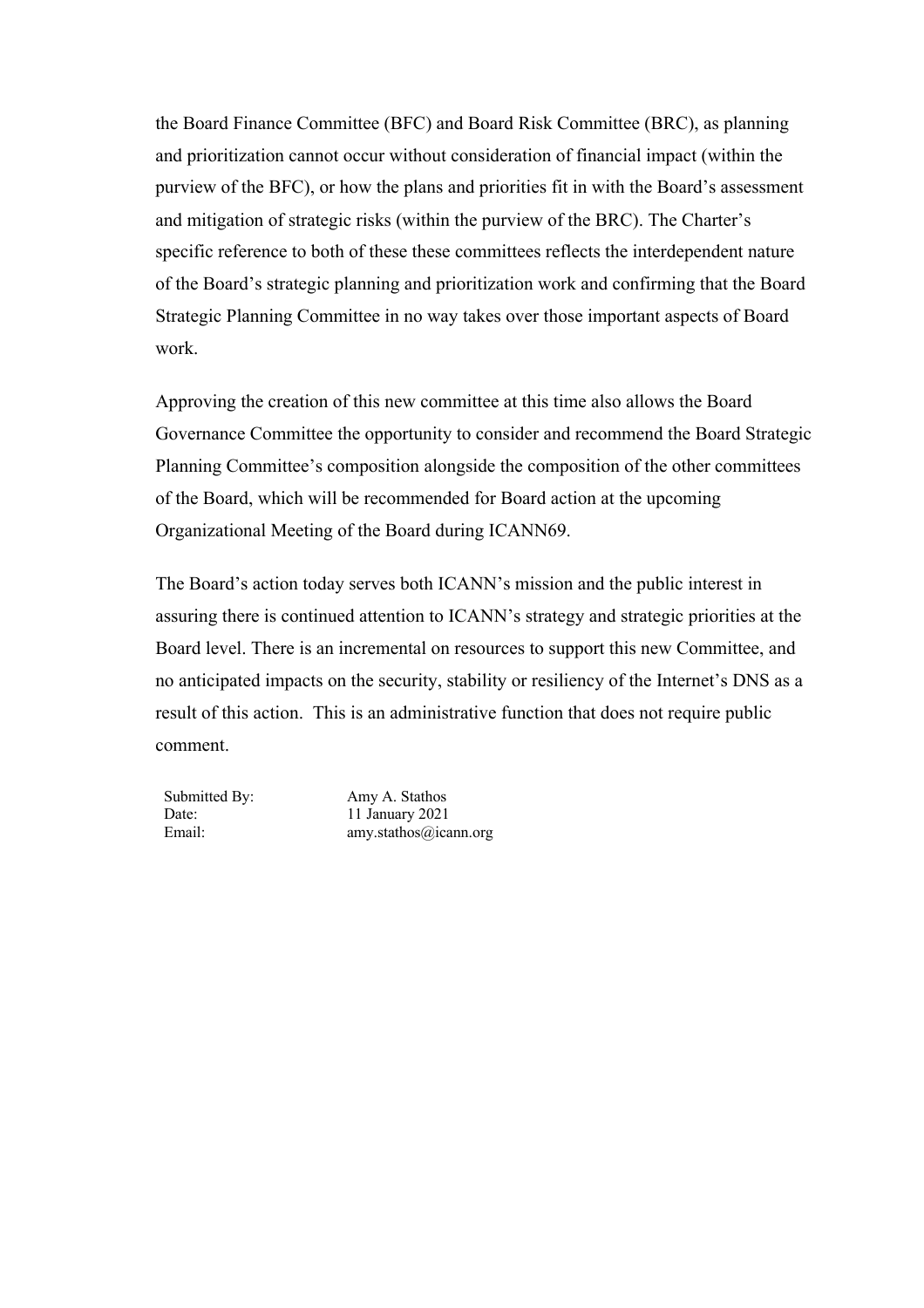# **Board Strategic Planning Committee Charter**

## **I. Purpose**

The Board Strategic Planning Committee of the ICANN Board (the "Committee") is responsible for 1) supporting the Board in identifying the strategic priorities facing the Board, ICANN org and community and making sure the Board is addressing those priorities; 2) initiating and leading the strategic planning process for ICANN on behalf of the Board, including development and implementation of a review process for adjusting the current strategic plan should the need arise.

## **II. Scope of Responsibilities**

- A. On at least an annual basis, identification of strategic priorities that the ICANN Board needs to address as part of its workplan.
- B. Coordination with the Board and the committees thereof to confirm that these priorities are being addressed on appropriate and effective timeframes. In addition to coordination across the Board and committees to ensure sufficient monitoring of strategic priorities relevant to any committee of the Board, the following specific coordination is also expected:
	- o Interaction with the Board Finance Committee (BFC): the Committee coordinates with the Finance Committee the oversight of the financial elements of any planning processes or documents.
	- o Interaction with the Board Risk Committee: the Committee coordinates with the BRC the consideration of strategic risks in the strategic planning work of the Board.
- C. Provide oversight to the ICANN organization in its operational work in supporting ICANN's strategic planning process, as well as the evolution of the planning process. This includes:
	- o Recommending, as needed, that ICANN's five-year strategic plan be reviewed periodically or on an ad hoc basis outside of the fiveyear plan window.
	- $\circ$  Ensuring that appropriate consultation of the community is carried out as required by the ICANN Bylaws, including recommending to the Board additional community consultations, if warranted.
	- $\circ$  Coordination with the relevant departments or teams within ICANN org that are dedicated to planning activities.
- D. Oversight of the annual strategic outlook (trends) process to identify relevant trends and events that inform ICANN's strategic planning and prioritization efforts.

In addition, the Committee may perform any other duties or responsibilities delegated to the Committee by the Board from time to time.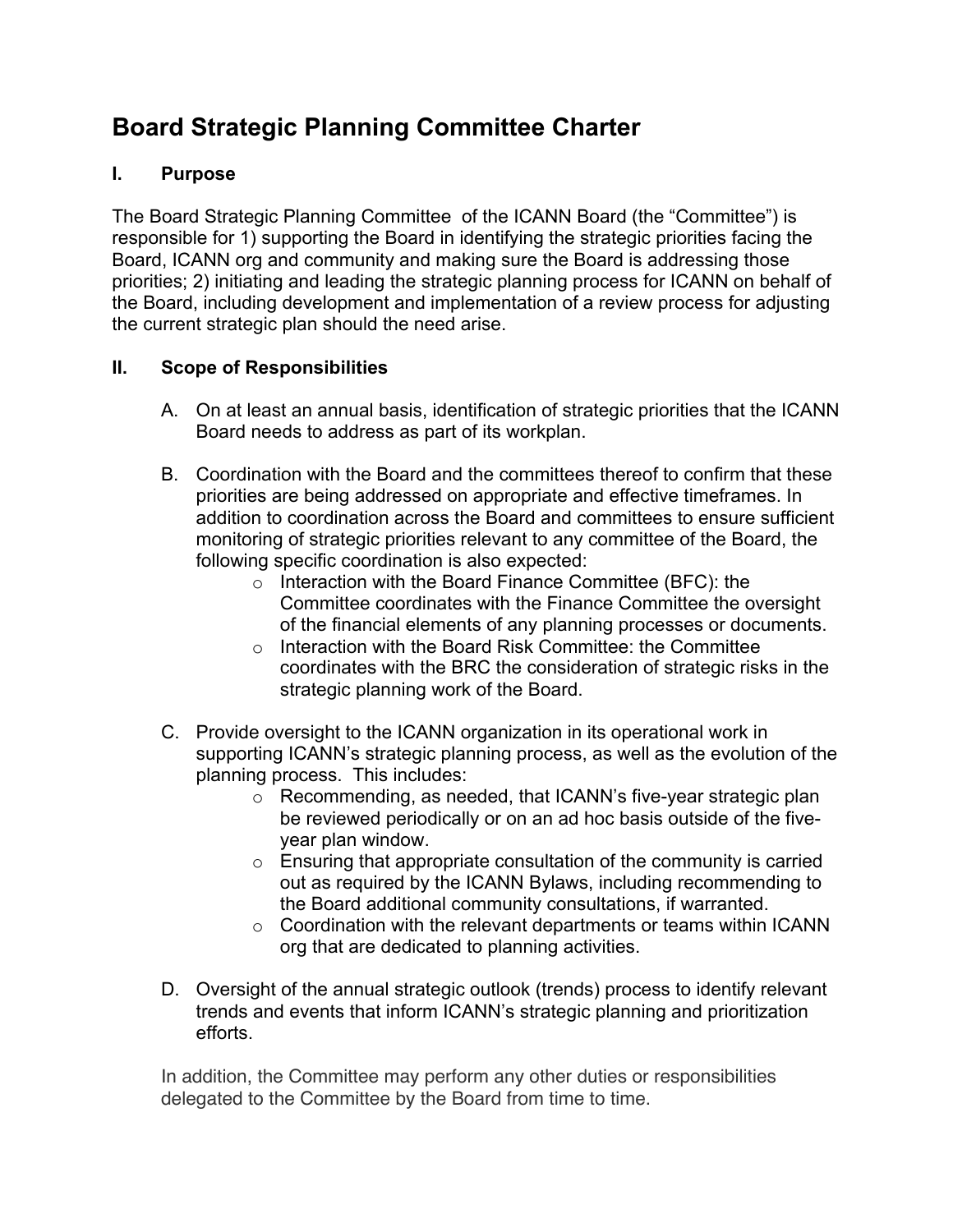## **III. Composition**

The Committee shall be comprised of at least three members. The majority of the Committee members shall be voting Board Directors and the minority shall be Liaisons, as determined and appointed annually by the Board. Each Committee member shall comply with the Conflicts of Interest Policy. The voting Directors shall be the voting members of the Committee. The members of the Committee shall serve at the discretion of the Board.

Unless a Committee Chair is appointed by the full Board, the members of the Committee may designate its Chair from among the voting members of the Committee by majority vote of the full Committee membership.

The Committee may choose to organize itself into subcommittees to facilitate the accomplishment of its work. The Committee may seek approval and budget from the Board for the appointment of consultants and advisers to assist in its work as deemed necessary, and such appointees may attend the relevant parts of the Committee meetings.

## **IV. Meetings**

A. Regularly Scheduled Meetings.

The Committee shall meet at least three times per year, or more frequently as it deems necessary to carry out its responsibilities. The schedule of these meetings will be established at the beginning of the calendar year. The Committee's meetings may be held by telephone and/or other remote meeting technologies. Regularly scheduled meetings shall be noticed at least one week in advance, unless impracticable, in which case the notice shall be as soon as practicable.

B. Special/Extraordinary Meetings.

Special/Extraordinary meetings may be called upon no less than fortyeight (48) hours notice by either (i) the Chair of the Committee or (ii) any two members of the Committee acting together. The purpose of the meeting must be included with the call for the meeting.

- C. Action Without a Meeting
	- i. Making a Motion:

The Committee may take an action without a meeting for an individual item by using electronic means such as email. An action without a meeting shall only be taken if a motion is proposed by a member of the Committee, and seconded by another voting member of the Committee. All voting members of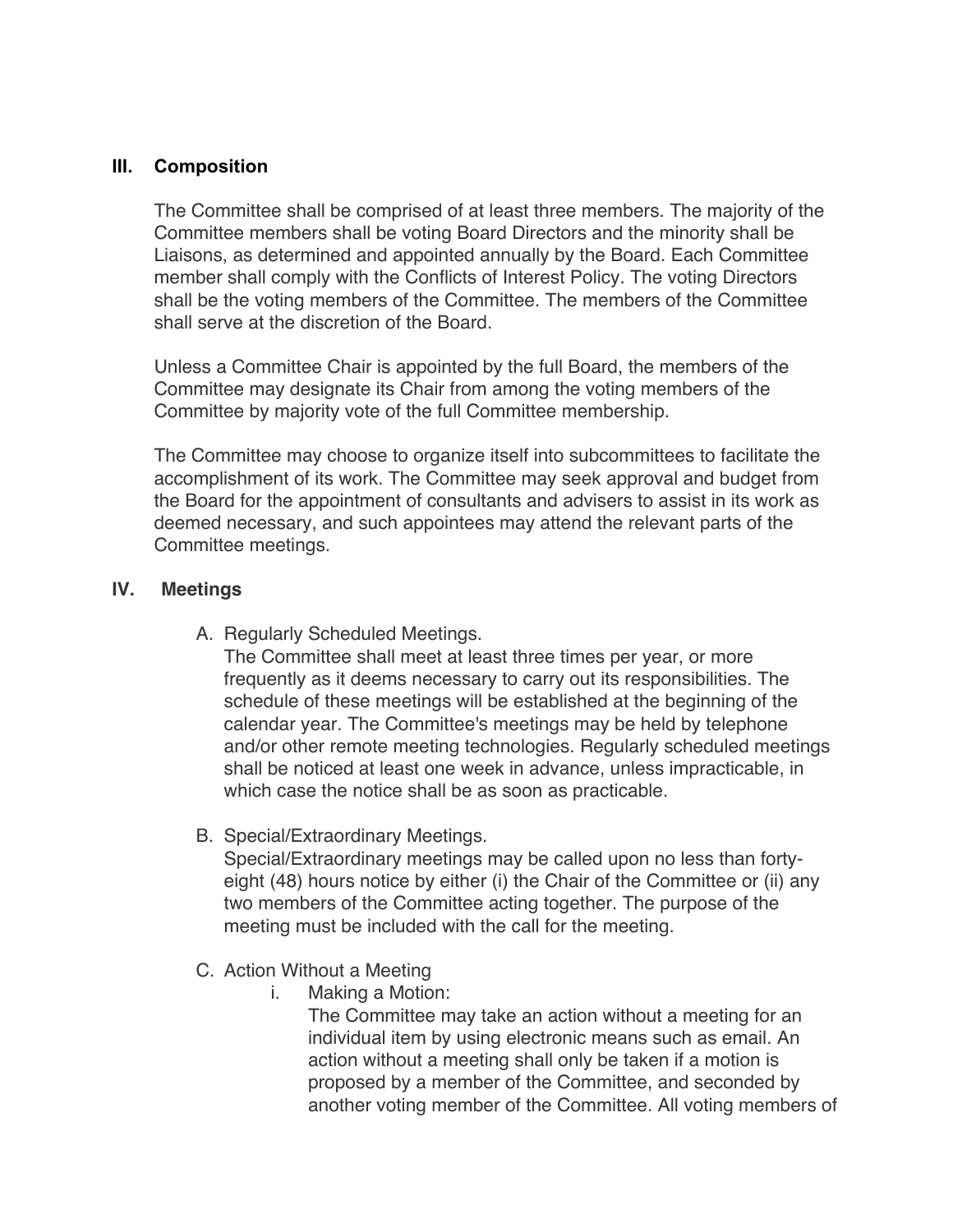the Committee must vote electronically and in favor of the motion for it to be considered approved. The members proposing and seconding the motion will be assumed to have voted in the affirmative. The action without a meeting and its results will be noted in the next regularly scheduled Committee meeting and will be included in the minutes of that meeting.

- ii. Timing:
	- a. Any motion for an action without a meeting must be seconded by another Committee member within 48 hours of its proposal.
	- b. The period of voting on any motion for an action without a meeting will be seven days unless the Chair changes that time period. However, the period must be a minimum of two days and a maximum of seven days.

## **V. Voting and Quorum**

A majority of the voting members of the Committee shall constitute a quorum. Voting on Committee matters shall be on a one vote per voting member basis. When a quorum is present, the vote of a majority of the voting Committee members present shall constitute the action or decision of the Committee.

## **VI. Records of Proceedings**

A preliminary report with respect to actions taken at each meeting (telephonic or in-person) of the Committee shall be recorded and distributed to committee members within two working days, and meeting minutes shall be posted promptly following approval by the Committee.

A report of the activities of the Committee shall be prepared and published semiannually.

## **VII.** Succession Plan

The Committee shall maintain a succession plan for the Committee which includes identifying the experience, competencies and personal characteristics required to meet the leadership needs of the Committee. The Committee shall annually review the succession plan to ensure that it meets the needs of the Committee.

## **VIII. Review**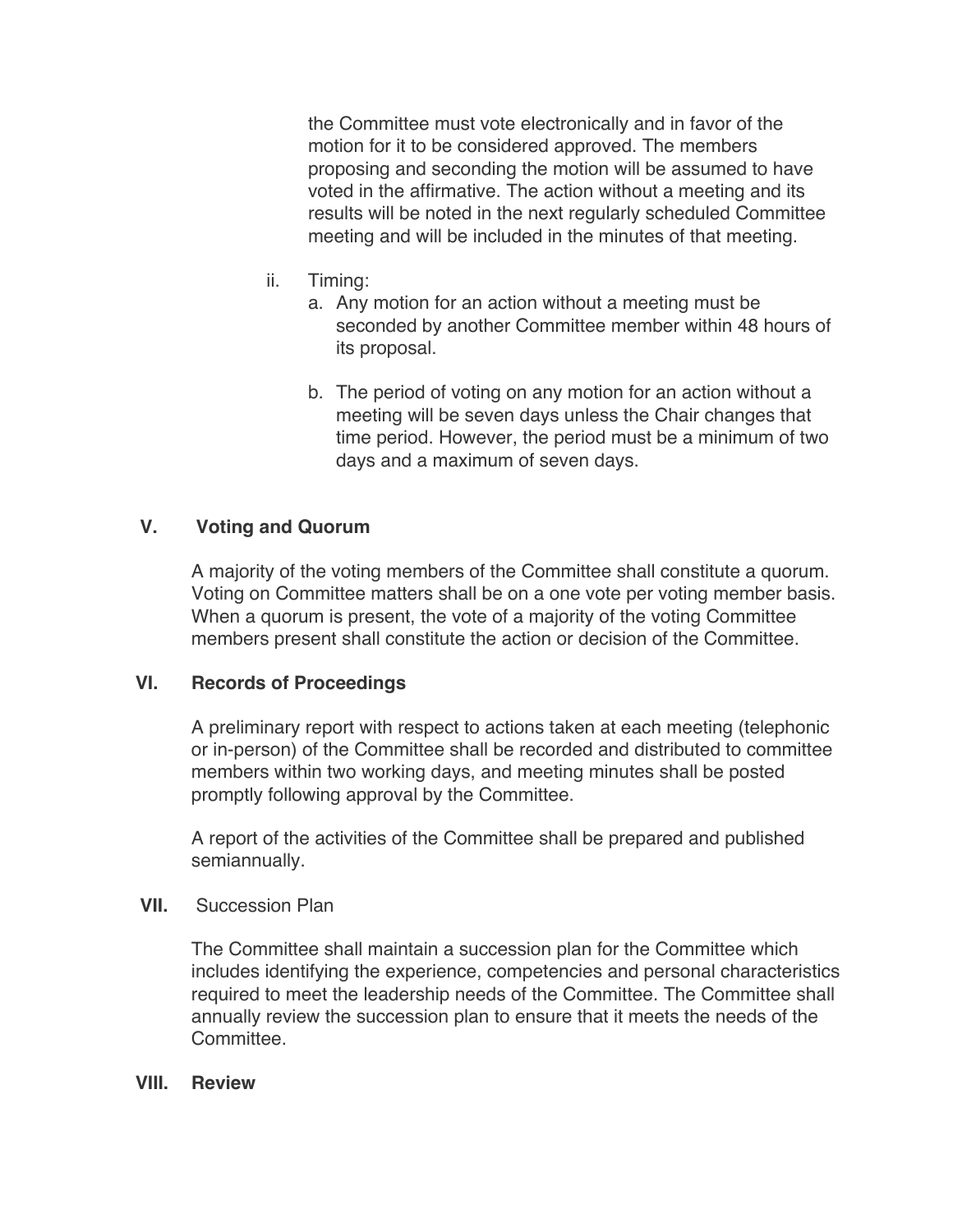The performance of the Committee shall be reviewed annually and informally by the Board Governance Committee. The Board Governance Committee shall recommend to the full Board changes in membership, procedures, or responsibilities and authorities of the Committee if and when deemed appropriate. Performance of the Committee shall also be formally reviewed as part of the periodic independent review of the Board and its Committees.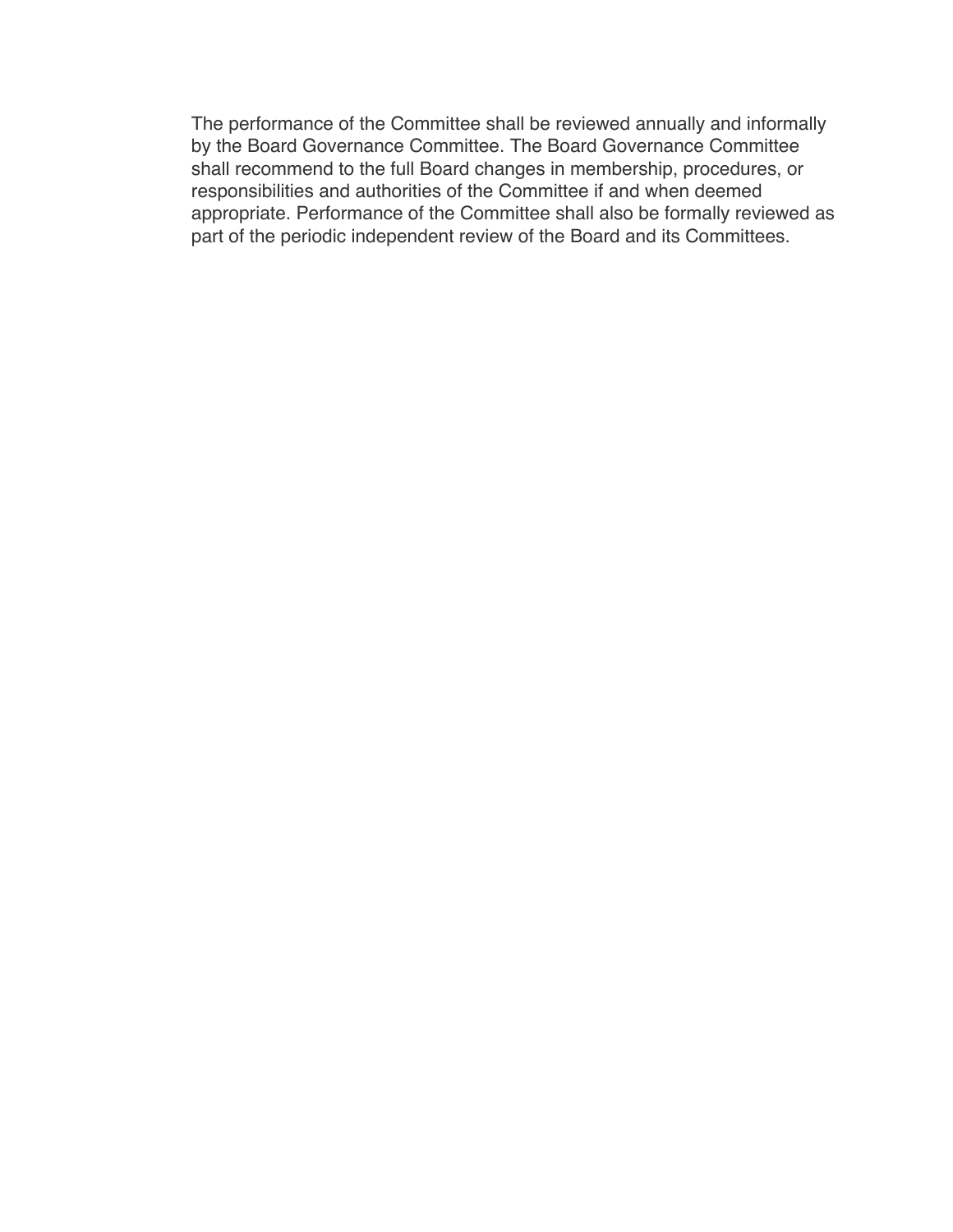## **REFERENCE MATERIALS – BOARD PAPER NO. 2020.10.22.1c**

## **TITLE: Creation of Board Strategic Planning Committee**

### **EXECUTIVE SUMMARY:**

The Board is being asked to consider the Board Governance Committee's recommendation to establish the Board Strategic Planning Committee and to approve the proposed charter attached to these Reference Materials as Attachment A.

#### **DOCUMENTS**

Attachment A is the proposed charter of the Board Strategic Planning Committee.

Submitted By: Amy A. Stathos Date: 11 January 2021<br>Email: 11 January 2021<br>amy.stathos@ica amy.stathos@icann.org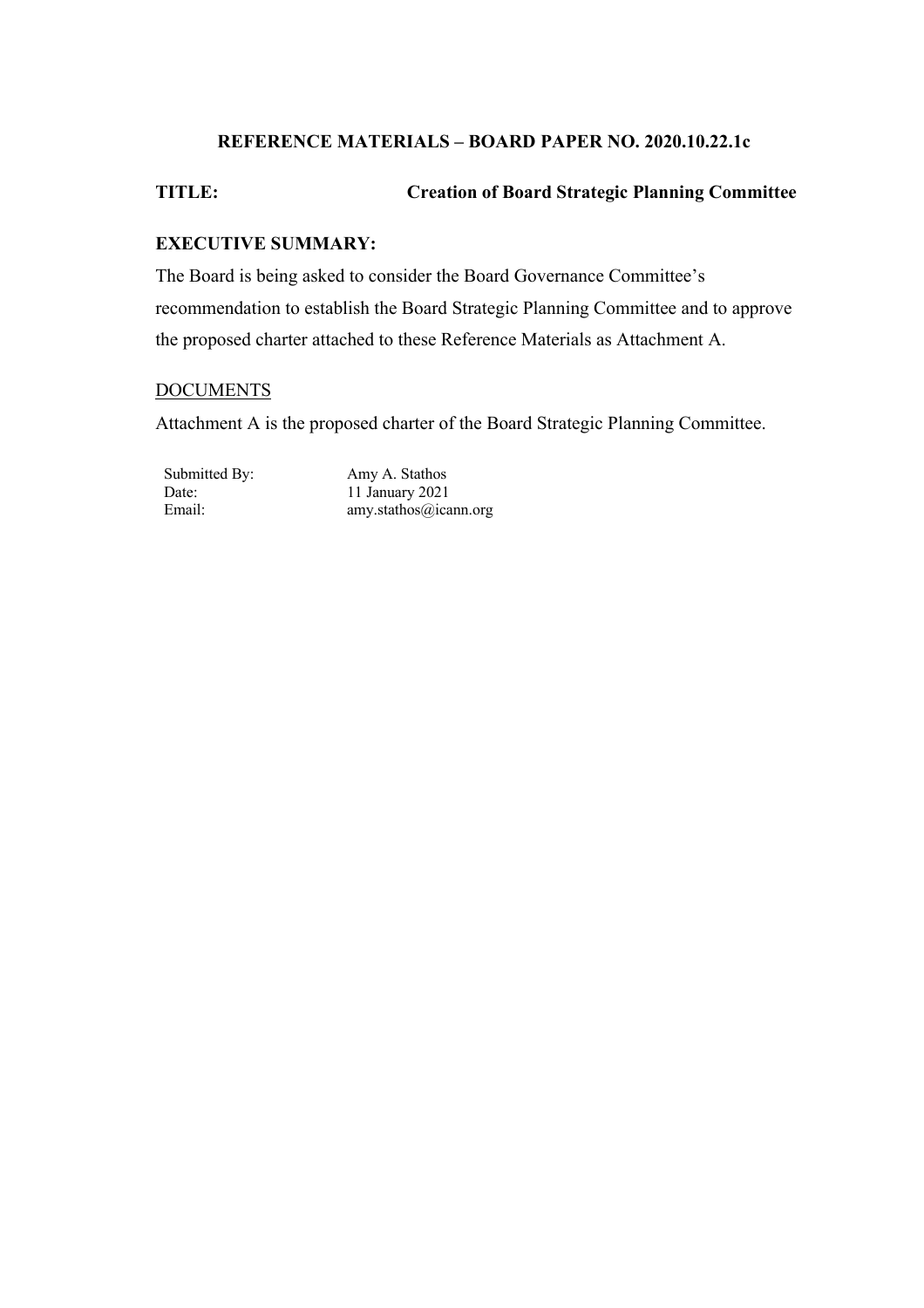#### **ICANN BOARD SUBMISSION NO. 2020.10.22.1f.1g.1h**

## **TITLE: PTI Member Actions**

## **PROPOSED ACTION: For Consideration and Approval**

## **EXECUTIVE SUMMARY:**

As the sole member of PTI, ICANN, through the ICANN Board, has annual actions it is required to take. These annual actions include: (1) appointments to the PTI Board, if any seats are due to be filled during that year; (2) appointment of the PTI President.

During the portion of the Organizational Meeting that is used to conduct the required member actions, the PTI President will be invited to join the Board members to assist in presiding over the meeting of the member. This is a requirement from the PTI Bylaws.

The actions required for this meeting (2020) are:

- (1) Election of a PTI President (recommended as Kim Davies);
- (2) Election of Nominating Committee Director to Seat 2 (recommended as James Gannon, as selected by the ICANN Nominating Committee); and
- (3) Election of a Director to Seat 4 (recommended as David Conrad).

## **ICANN ORG RECOMMENDATION:**

ICANN organization, through the ICANN President and CEO, recommends the re-election of Kim Davies as the PTI President, and the re-election of David Conrad to serve as a Director in Seat 4 of the PTI Board. ICANN organization also notes the Nominating Committee selection of James Gannon to serve in Seat 2 of the PTI Board, and recommends that the ICANN Board elect James pursuant to that selection.

## **PROPOSED RESOLUTIONS FOR PTI MEMBER MEETING:**

## **a. Annual Meeting of the Member**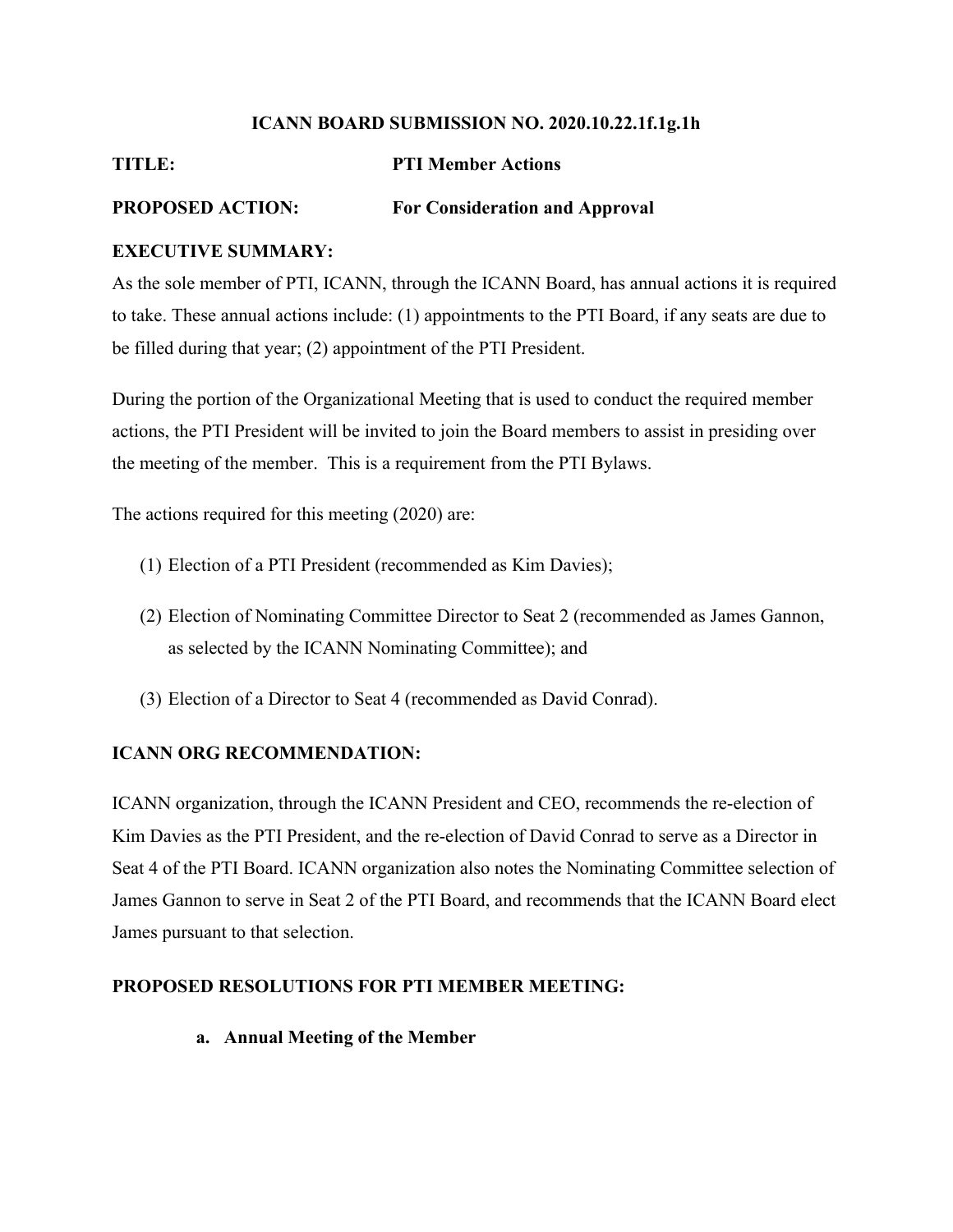Resolved (2020.10.22.xx), the ICANN Board confirms that this meeting is the Annual Meeting of the Member of Public Technical Identifiers ("PTI").

#### **b. Election of PTI President**

Whereas, pursuant to Section 7.2 of the PTI Bylaws, ICANN as the sole member is required to annually elect a President of PTI.

Resolved (2020.10.22.xx), the ICANN Board, in its role as sole member of PTI, hereby re-elects Kim Davies as the President of PTI.

#### **c. Election of PTI Board Members**

Whereas, ICANN, in its role as sole member of PTI, has the obligation to elect all members of the PTI Board in accordance with Article 5 of the PTI Bylaws.

Whereas, the term for Seats 2 and 4 of the PTI Board are up for election.

Whereas, the Nominating Committee selected James Gannon to serve in Seat 2 of the PTI Board for the term beginning at the end of this meeting of the Member and ending at the end of the annual meeting of the Member in 2023, pursuant to Section 5.5.1.2 of the PTI Bylaws.

Whereas, ICANN organization recommends that David Conrad, ICANN's Senior Vice President and Chief Technology Officer to serve for another term in Seat 4 of the PTI Board, for the term beginning at the end of this meeting of the Member and ending at the end of the annual meeting of the Member in 2023, pursuant to Section 5.5.1.4 of the PTI Bylaws.

Whereas, Wei Wang's term in Seat 2 of the PTI Board comes to a close at the end of this meeting of the Member.

Whereas, there are no other changes to the composition of the PTI Board.

Resolved (2020.10.22.xx), ICANN, in its role as sole member of PTI, elects James Gannon to serve in Seat 2 of the PTI Board and re-elects David Conrad to serve in Seat 4 of the PTI Board, with terms ending at the end of the annual meeting of the Member in 2023.